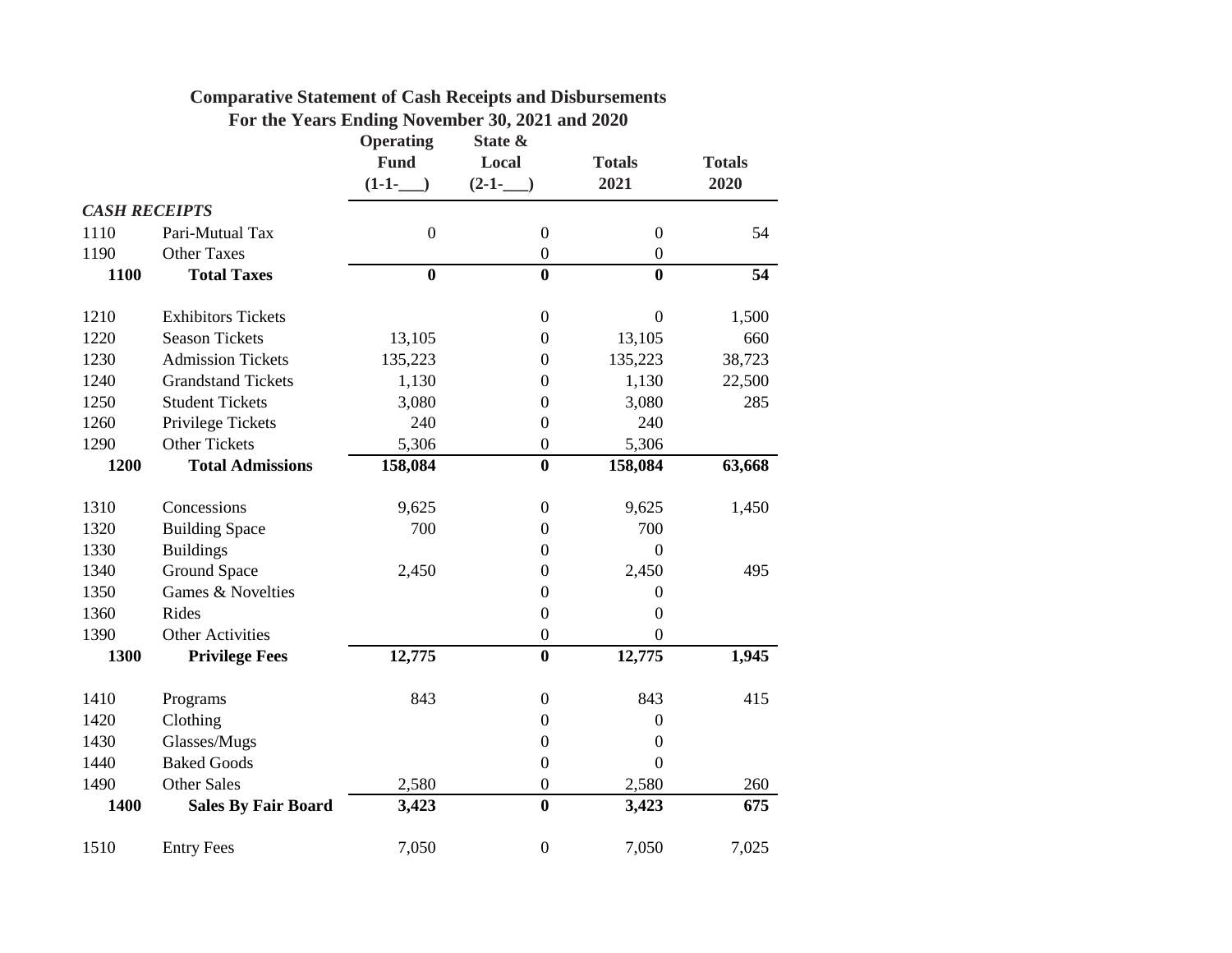| For the Years Ending November 30, 2021 and 2020 |  |  |  |  |  |
|-------------------------------------------------|--|--|--|--|--|
|-------------------------------------------------|--|--|--|--|--|

|      |                            | <b>Operating</b><br><b>Fund</b><br>$(1-1-$ | State &<br>Local<br>$(2-1-)$ | <b>Totals</b><br>2021 | <b>Totals</b><br>2020 |
|------|----------------------------|--------------------------------------------|------------------------------|-----------------------|-----------------------|
| 1520 | Pari-mutuels               | (152)                                      | 0                            | (152)                 | 313                   |
| 1530 | Racing Program Ads         | 1,275                                      | $\theta$                     | 1,275                 |                       |
| 1540 | <b>Speed Fees</b>          |                                            | $\Omega$                     | 0                     |                       |
| 1550 | Race Tax                   | <b>200</b>                                 | $\theta$                     | 200                   |                       |
| 1590 | <b>Other Race Receipts</b> | 8,390                                      | $_{0}$                       | 8,390                 | 8,530                 |
| 1500 | <b>Total Racing</b>        | 16,763                                     | $\bf{0}$                     | 16,763                | 15,868                |
| 1610 | Sale of Supplies           |                                            | $\boldsymbol{0}$             | $\theta$              |                       |
| 1690 | <b>Other Sales</b>         | 575                                        | $\theta$                     | 575                   | 2,540                 |
| 1600 | <b>Sales Activity</b>      | 575                                        | $\boldsymbol{0}$             | 575                   | 2,540                 |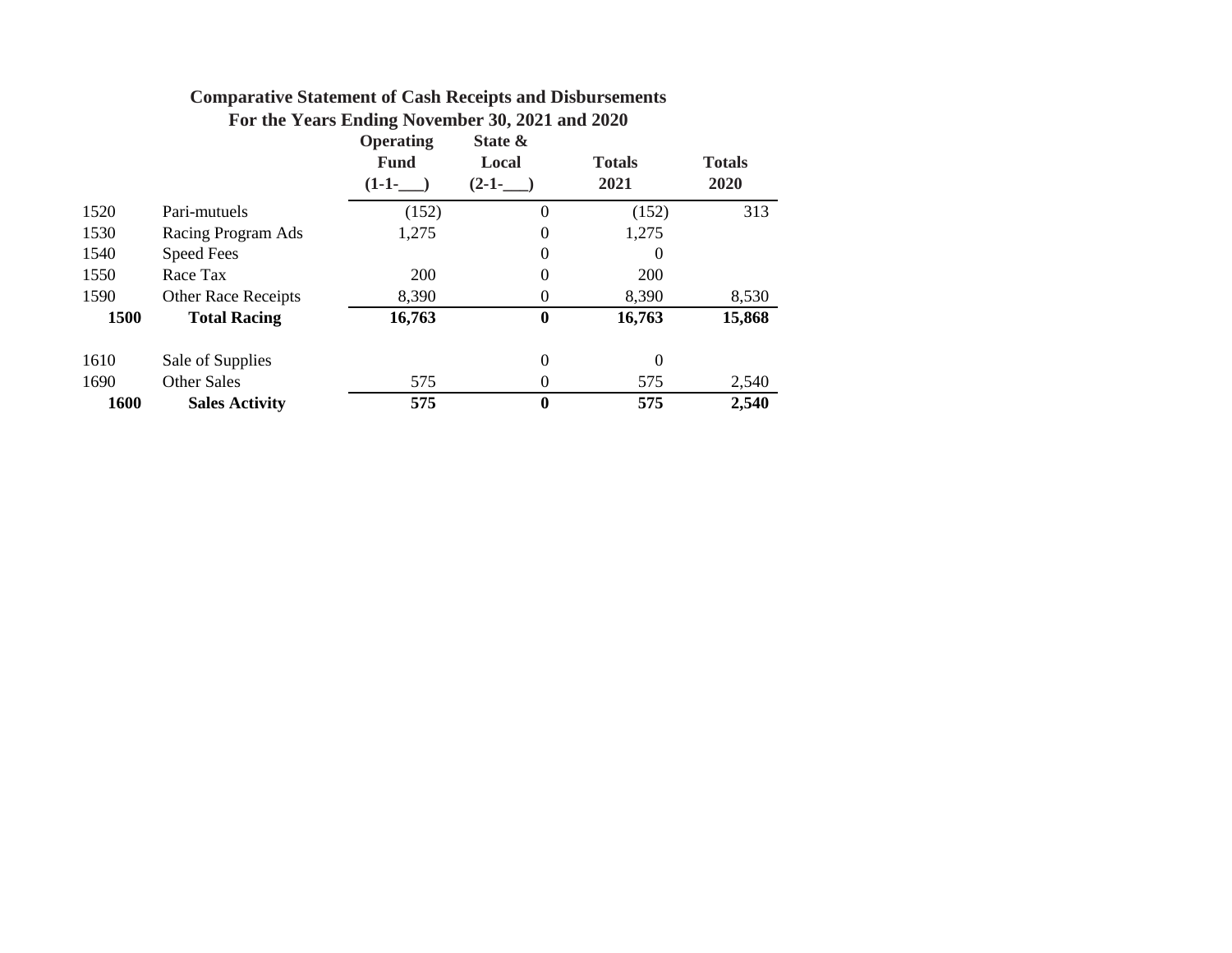|      |                           | <b>Operating</b><br><b>Fund</b> | State &<br>Local | <b>Totals</b>    | <b>Totals</b> |
|------|---------------------------|---------------------------------|------------------|------------------|---------------|
|      |                           | $(1-1-$                         | $(2-1-$          | 2021             | 2020          |
| 1710 | Electricity               |                                 | $\boldsymbol{0}$ | $\boldsymbol{0}$ |               |
| 1720 | Propane                   |                                 | $\boldsymbol{0}$ | $\boldsymbol{0}$ |               |
| 1730 | Water & Sewer             |                                 | $\boldsymbol{0}$ | $\boldsymbol{0}$ |               |
| 1740 | Gas                       |                                 | $\boldsymbol{0}$ | $\overline{0}$   |               |
| 1790 | <b>Other Utilities</b>    |                                 | $\boldsymbol{0}$ | $\boldsymbol{0}$ |               |
| 1700 | <b>Total Utilities</b>    | $\bf{0}$                        | $\bf{0}$         | $\bf{0}$         | $\bf{0}$      |
| 1810 | <b>Class Entry Fees</b>   |                                 | $\mathbf{0}$     | $\mathbf{0}$     |               |
| 1820 | Membership Fees           | 860                             | $\boldsymbol{0}$ | 860              | 1,695         |
| 1830 | <b>Contest Fees</b>       | 15,480                          | $\boldsymbol{0}$ | 15,480           |               |
| 1890 | <b>Other Fees</b>         |                                 | $\boldsymbol{0}$ | $\boldsymbol{0}$ |               |
| 1800 | <b>Total Fees</b>         | 16,340                          | $\bf{0}$         | 16,340           | 1,695         |
| 1910 | <b>Ground Rentals</b>     | 7,325                           | $\boldsymbol{0}$ | 7,325            |               |
| 1920 | <b>Building Rentals</b>   | 20,780                          | $\boldsymbol{0}$ | 20,780           | 17,715        |
| 1930 | <b>Camp Sites</b>         | 66,775                          | $\boldsymbol{0}$ | 66,775           | 175,460       |
| 1940 | <b>Rental Supplies</b>    |                                 | $\Omega$         | $\Omega$         |               |
| 1950 | Stalls, Pens & Barns      | 8,100                           | $\boldsymbol{0}$ | 8,100            | 6,050         |
| 1960 | Storage                   | 6,500                           | $\boldsymbol{0}$ | 6,500            | 4,000         |
| 1990 | <b>Other Rental</b>       |                                 | $\boldsymbol{0}$ | $\boldsymbol{0}$ |               |
| 1900 | <b>Total Rentals</b>      | 109,480                         | $\bf{0}$         | 109,480          | 203,225       |
| 2110 | <b>General Operation</b>  |                                 | 929              | 929              | 978           |
| 2130 | <b>Track Maintenance</b>  |                                 | 2,363            | 2,363            | 974           |
| 2140 | <b>Stake Racing</b>       |                                 | 50,280           | 50,280           | 72,588        |
| 2150 | Jr. Fair Reimburse        |                                 | 4,008            | 4,008            | 4,066         |
| 2190 | <b>Other State Grants</b> |                                 |                  | $\theta$         |               |
| 2100 | <b>State Support</b>      | $\boldsymbol{0}$                | 57,580           | 57,580           | 78,605        |
| 2210 | County Sr. Fair           |                                 |                  | $\boldsymbol{0}$ |               |
| 2220 | Ind. Jr Fair Funds        |                                 |                  | $\boldsymbol{0}$ |               |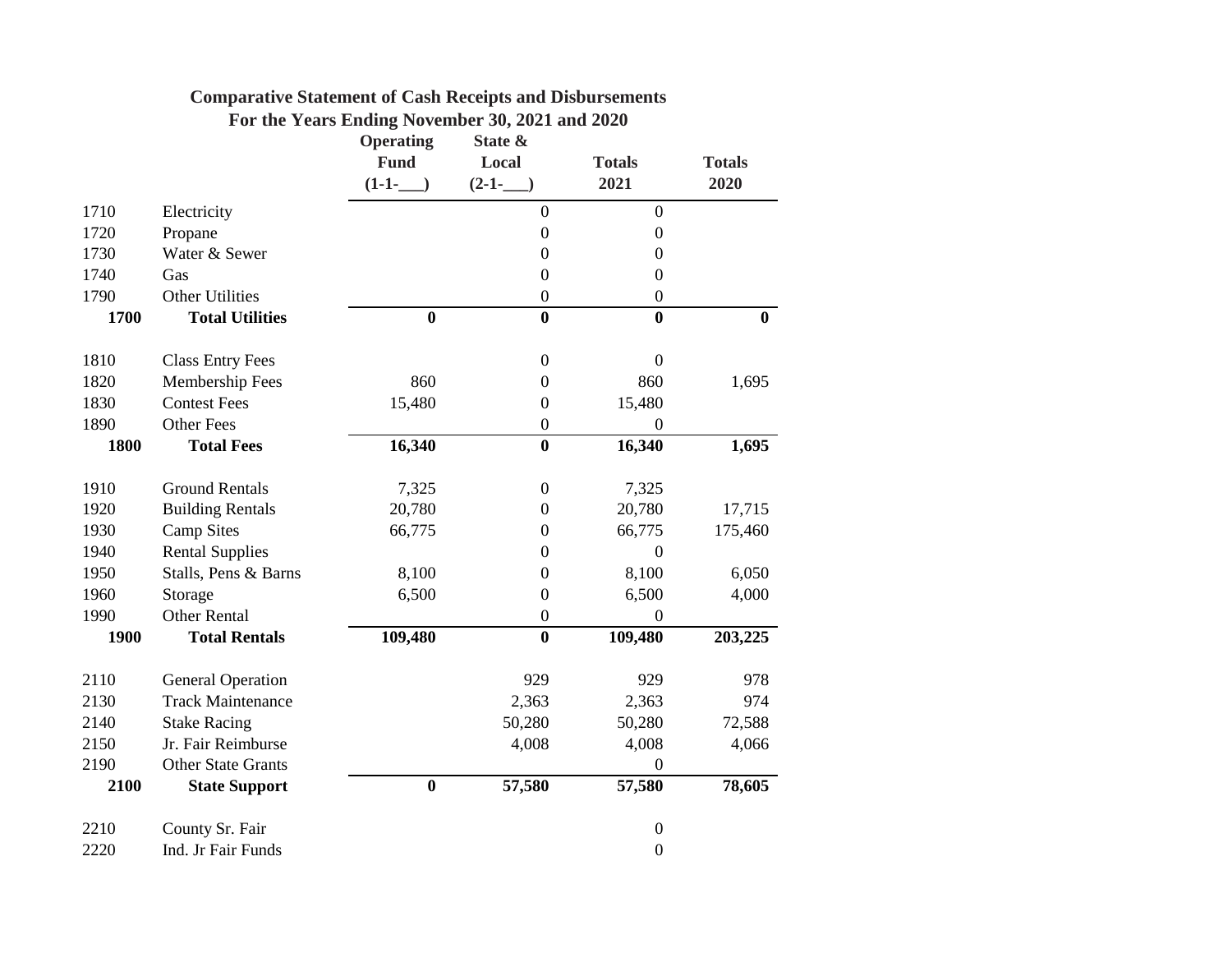|      |                             | <b>Operating</b><br><b>Fund</b><br>$(1-1-$ | State &<br>Local<br>$(2-1-$ | <b>Totals</b><br>2021 | <b>Totals</b><br>2020 |
|------|-----------------------------|--------------------------------------------|-----------------------------|-----------------------|-----------------------|
| 2230 | <b>County Jr Fair Funds</b> |                                            |                             | $\overline{0}$        |                       |
| 2240 | Capital Improvement         |                                            | 75,000                      | 75,000                |                       |
| 2250 | <b>County Bond Money</b>    |                                            |                             | $\Omega$              |                       |
| 2260 | <b>Taxation Money</b>       |                                            |                             | $\overline{0}$        |                       |
| 2270 | <b>General Operations</b>   |                                            | 10,000                      | 10,000                | 10,000                |
| 2290 | Other Govt. Support         |                                            |                             | $\theta$              |                       |
| 2200 | <b>Total Local Govt.</b>    | $\bf{0}$                                   | 85,000                      | 85,000                | 10,000                |
| 3110 | Gifts & Donations           | 617                                        | $\mathbf{0}$                | 617                   | 1,000                 |
| 3120 | Grants                      | 900                                        | $\boldsymbol{0}$            | 900                   | 15,889                |
| 3130 | Sponsorships                |                                            | $\boldsymbol{0}$            | $\boldsymbol{0}$      |                       |
| 3140 | Promotions                  |                                            | $\boldsymbol{0}$            | $\overline{0}$        |                       |
| 3190 | Other Support               | 56,294                                     | $\boldsymbol{0}$            | 56,294                | 100,000               |
| 3100 | <b>Total Restricted</b>     | 57,811                                     | $\bf{0}$                    | 57,811                | 116,889               |
| 3210 | Gifts & Donations           | 800                                        | $\boldsymbol{0}$            | 800                   | 337                   |
| 3220 | Grants                      |                                            | $\boldsymbol{0}$            | $\overline{0}$        |                       |
| 3230 | Sponsorships                | 65,730                                     | $\boldsymbol{0}$            | 65,730                | 51,105                |
| 3240 | Promotions                  |                                            | $\boldsymbol{0}$            | $\boldsymbol{0}$      |                       |
| 3290 | Other Support               |                                            | $\boldsymbol{0}$            | $\boldsymbol{0}$      |                       |
| 3200 | <b>Total Unrestricted</b>   | 66,530                                     | $\bf{0}$                    | 66,530                | 51,442                |
| 3300 | <b>Sale of Notes</b>        |                                            | $\boldsymbol{0}$            | $\boldsymbol{0}$      |                       |
| 3600 | <b>Interest Received</b>    | 77                                         | $\mathbf{0}$                | 77                    | 241                   |
| 3700 | <b>Dividends</b>            |                                            | $\overline{0}$              | $\boldsymbol{0}$      |                       |
| 3800 | <b>Mortgage</b>             |                                            | $\boldsymbol{0}$            | $\boldsymbol{0}$      |                       |
| 3910 | Sale of Real Property       |                                            | $\overline{0}$              | $\boldsymbol{0}$      |                       |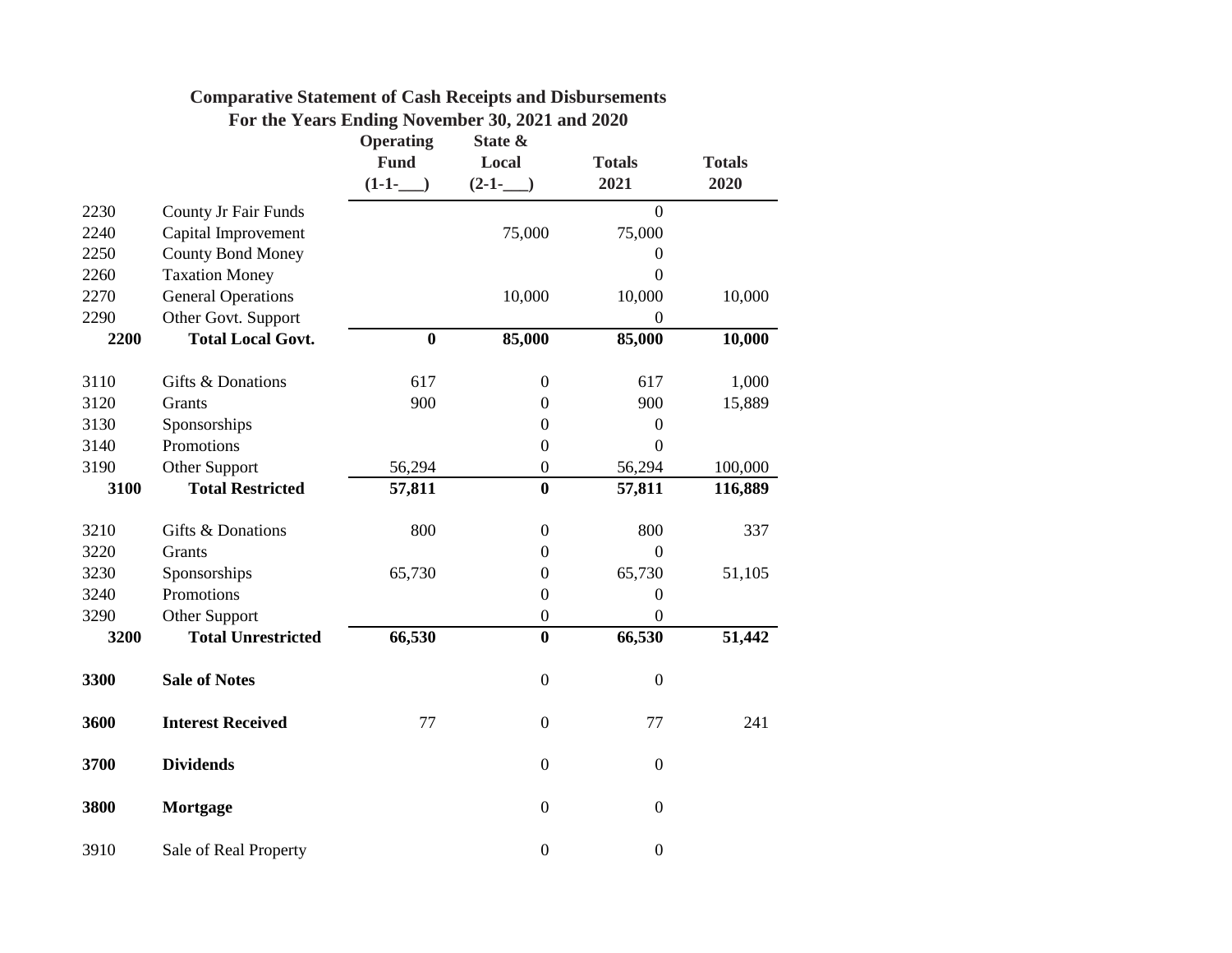|      |                            | <b>Operating</b><br><b>Fund</b><br>$(1-1-$ | State &<br>Local<br>$(2-1-$ | <b>Totals</b><br>2021 | <b>Totals</b><br>2020 |
|------|----------------------------|--------------------------------------------|-----------------------------|-----------------------|-----------------------|
| 3920 | Personal Property          |                                            | 0                           |                       |                       |
| 3930 | <b>Other Assets Sold</b>   |                                            | 0                           |                       |                       |
| 3900 | <b>Total Asset Sales</b>   |                                            | $\mathbf{0}$                | 0                     | O                     |
|      | <b>TOTAL CASH RECEIPTS</b> | 441,858                                    | 142,580                     | 584,438               | 546,847               |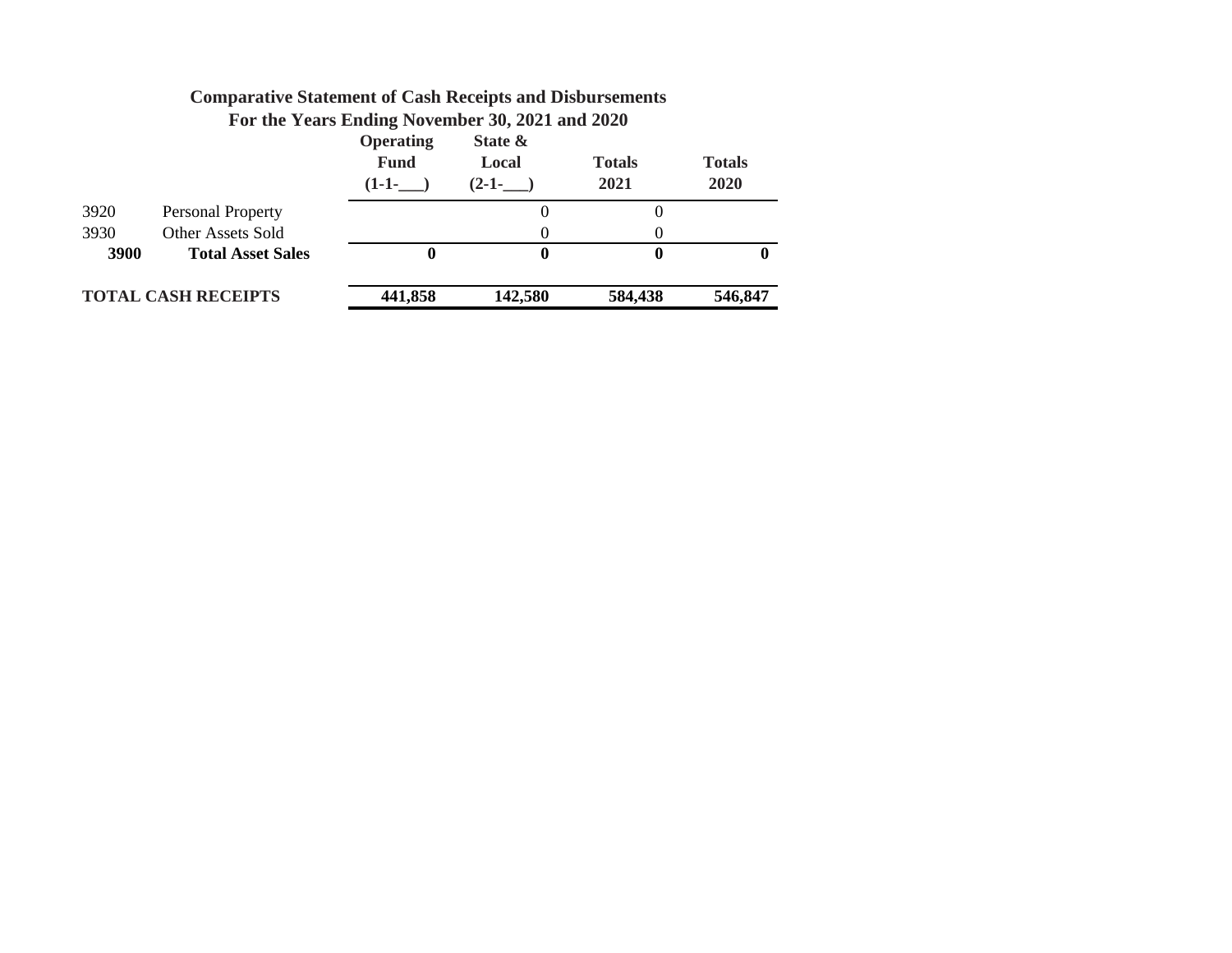|      | For the Years Ending November 30, 2021 and 2020 |                  |                  |                  |               |
|------|-------------------------------------------------|------------------|------------------|------------------|---------------|
|      |                                                 | <b>Operating</b> | State &          |                  |               |
|      |                                                 | <b>Fund</b>      | Local            | <b>Totals</b>    | <b>Totals</b> |
|      |                                                 | $(1-1-$          | $(2-1-$          | 2021             | 2020          |
|      | <b>CASH DISBURSEMENTS</b>                       |                  |                  |                  |               |
| 4010 | Secretary's Salary                              |                  |                  | $\boldsymbol{0}$ |               |
| 4020 | Director's Wages                                |                  |                  | $\boldsymbol{0}$ |               |
| 4030 | <b>Ground Maintenance</b>                       |                  |                  | $\boldsymbol{0}$ |               |
| 4040 | <b>Racing Salaries</b>                          |                  |                  | $\theta$         |               |
| 4090 | Other Wages                                     |                  |                  | $\mathbf{0}$     |               |
| 4000 | <b>Total Wages</b>                              | $\boldsymbol{0}$ | $\boldsymbol{0}$ | $\bf{0}$         | $\bf{0}$      |
| 5010 | Retirement                                      |                  |                  | $\boldsymbol{0}$ |               |
| 5020 | Unemployment                                    |                  |                  | $\boldsymbol{0}$ |               |
| 5030 | Worker's Comp.                                  |                  |                  | $\boldsymbol{0}$ |               |
| 5040 | <b>Health Insurance</b>                         |                  |                  | $\Omega$         |               |
| 5050 | Life Insurance                                  |                  |                  | $\overline{0}$   |               |
| 5060 | Reimbursements                                  |                  |                  | $\boldsymbol{0}$ |               |
| 5070 | Tuition                                         |                  |                  | $\boldsymbol{0}$ |               |
| 5080 | Uniform                                         |                  |                  | $\overline{0}$   |               |
| 5090 | <b>Other Benefits</b>                           |                  |                  | $\boldsymbol{0}$ |               |
| 5000 | <b>Total Benefits</b>                           | $\bf{0}$         | $\bf{0}$         | $\boldsymbol{0}$ | $\bf{0}$      |
| 6110 | Directors' Expenses                             | 384              |                  | 384              | 5,320         |
| 6120 | Sec/Treas. Expenses                             |                  |                  | $\boldsymbol{0}$ |               |
| 6130 | <b>Ground Maintenance</b>                       | 668              |                  | 668              | 1,774         |
| 6140 | Memberships                                     | 581              |                  | 581              | 181           |
| 6190 | <b>Other Expenses</b>                           | 2,187            |                  | 2,187            | 2,730         |
| 6100 | <b>Total Adm. Expense</b>                       | 3,821            | $\bf{0}$         | 3,821            | 10,005        |
| 6210 | Trophies & Blankets                             | 1,099            |                  | 1,099            |               |
| 6220 | <b>Track Supplies</b>                           |                  |                  | $\overline{0}$   |               |
| 6290 | Other Race Expenses                             | 171              | 929              | 1,100            | 770           |
| 6200 | <b>Total Race Expenses</b>                      | 1,270            | 929              | 2,199            | 770           |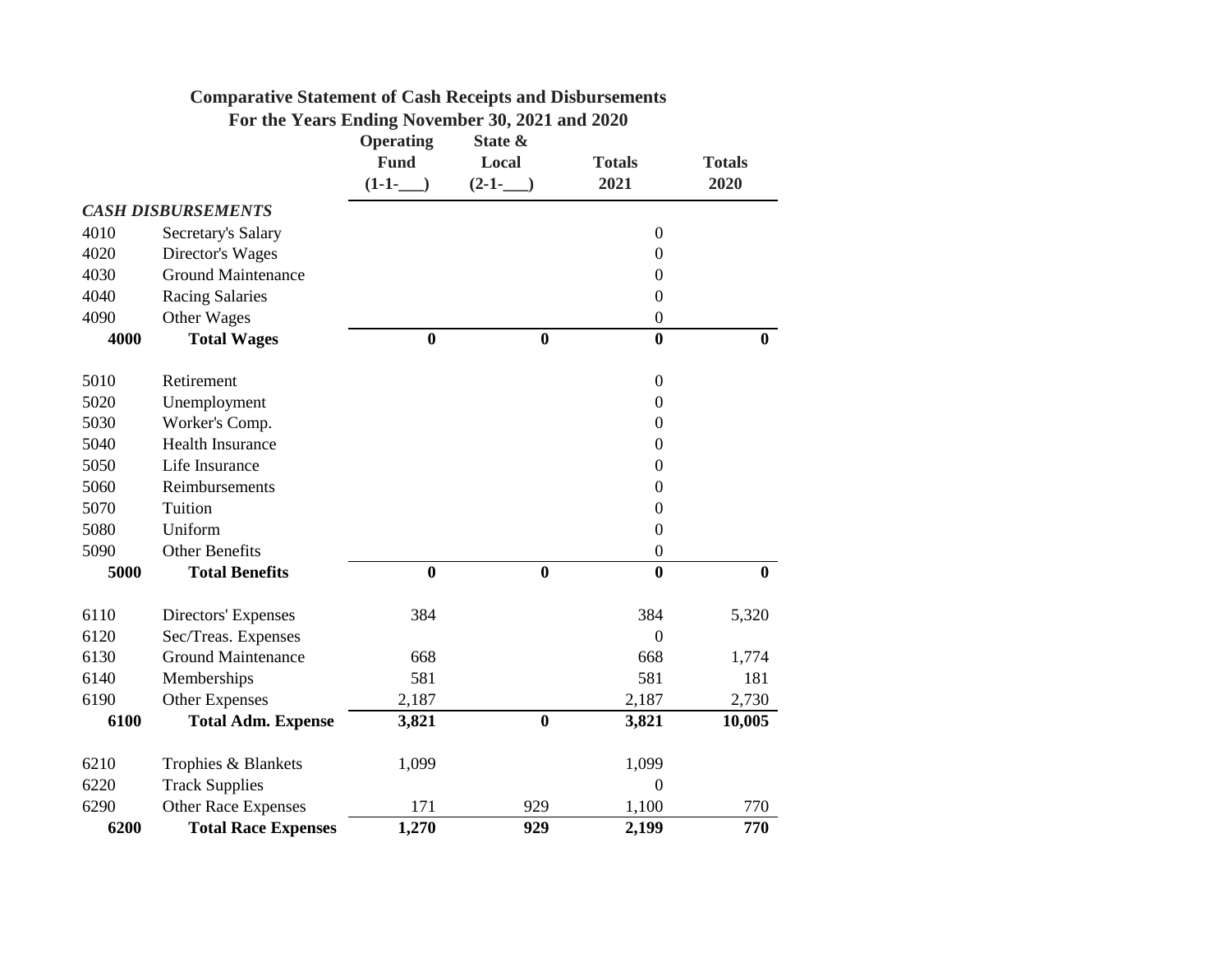|      |                           | Operating<br><b>Fund</b><br>$(1-1-$ | State &<br>Local<br>$(2-1-$ | <b>Totals</b><br>2021 | <b>Totals</b><br>2020 |
|------|---------------------------|-------------------------------------|-----------------------------|-----------------------|-----------------------|
| 6300 | <b>Supplies (Resale)</b>  |                                     |                             | 0                     |                       |
| 6410 | <b>Office Supplies</b>    | 956                                 |                             | 956                   | 417                   |
| 6470 | <b>Ground Maintenance</b> | 2,386                               |                             | 2,386                 |                       |
| 6490 | <b>Other Supplies</b>     | 2,199                               |                             | 2,199                 | 6,594                 |
| 6400 | <b>Total Supplies</b>     | 5,541                               | $\bf{0}$                    | 5,541                 | 7,011                 |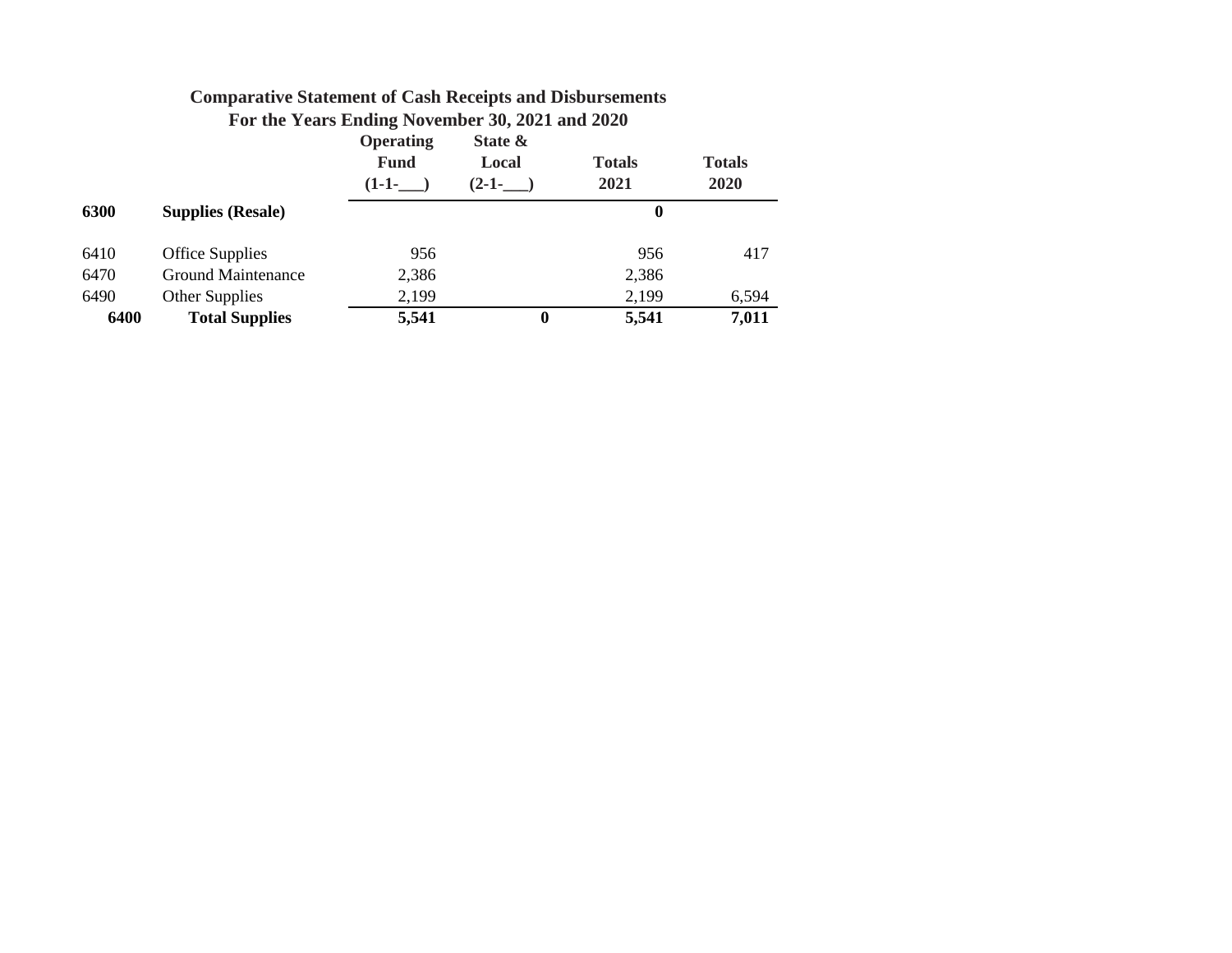| <b>Comparative Statement of Cash Receipts and Disbursements</b> |  |  |  |  |  |
|-----------------------------------------------------------------|--|--|--|--|--|
|-----------------------------------------------------------------|--|--|--|--|--|

|  |  | For the Years Ending November 30, 2021 and 2020 |  |  |
|--|--|-------------------------------------------------|--|--|
|  |  |                                                 |  |  |

|      |                            | <b>Operating</b> | State &          |                  |               |
|------|----------------------------|------------------|------------------|------------------|---------------|
|      |                            | <b>Fund</b>      | Local            | <b>Totals</b>    | <b>Totals</b> |
|      |                            | $(1-1-$          | $(2-1-$          | 2021             | 2020          |
| 7110 | Electricity                | 28,728           |                  | 28,728           | 45,933        |
| 7120 | Gas                        |                  |                  | $\mathbf{0}$     |               |
| 7130 | Propane                    | 1,140            |                  | 1,140            | 1,400         |
| 7140 | Water                      | 11,107           |                  | 11,107           | 13,721        |
| 7150 | Telephone                  | 1,510            |                  | 1,510            | 1,467         |
| 7160 | Sewer                      |                  |                  | $\boldsymbol{0}$ |               |
| 7190 | <b>Other Utilities</b>     |                  |                  | $\overline{0}$   |               |
| 7100 | <b>Total Utilities</b>     | 42,485           | $\boldsymbol{0}$ | 42,485           | 62,521        |
| 7210 | Race Tax                   | 81               |                  | 81               |               |
| 7220 | <b>Race Purses</b>         | 6,217            | 50,280           | 56,497           | 78,394        |
| 7230 | <b>Starting Gate</b>       | 1,400            |                  | 1,400            | 1,400         |
| 7240 | Photo Finish               | 1,040            |                  | 1,040            | 997           |
| 7250 | <b>Track Maintenance</b>   |                  | 1,561            | 1,561            | 1,949         |
| 7260 | Announcer & Judges         | 1,748            | 802              | 2,550            | 2,550         |
| 7290 | Other Race Expenses        | 665              |                  | 665              | 1,058         |
| 7200 | <b>Total Race Expenses</b> | 11,151           | 52,643           | 63,794           | 86,348        |
| 7310 | <b>Legal Services</b>      |                  |                  | $\mathbf{0}$     |               |
| 7320 | <b>Accounting Services</b> | 3,075            |                  | 3,075            | 9,639         |
| 7330 | <b>Veterinary Services</b> | 1,450            |                  | 1,450            | 1,450         |
| 7340 | Entertainment              | 40,820           |                  | 40,820           | 3,505         |
| 7350 | Ride Co. Expense           | 29,000           |                  | 29,000           |               |
| 7390 | <b>Other Services</b>      | 4,643            |                  | 4,643            | 1,762         |
| 7300 | <b>Total Services Exp.</b> | 78,988           | $\bf{0}$         | 78,988           | 16,356        |
| 7410 | <b>Security Services</b>   | 10,215           |                  | 10,215           | 5,837         |
| 7420 | <b>Cable TV Services</b>   |                  |                  | $\boldsymbol{0}$ |               |
| 7430 | <b>Computer Services</b>   | 2,043            |                  | 2,043            | 247           |
| 7440 | <b>Cleaning Services</b>   | 12,593           |                  | 12,593           | 4,195         |
| 7450 | Grounds keeping            | 6,839            |                  | 6,839            | 12,743        |
|      |                            |                  |                  |                  |               |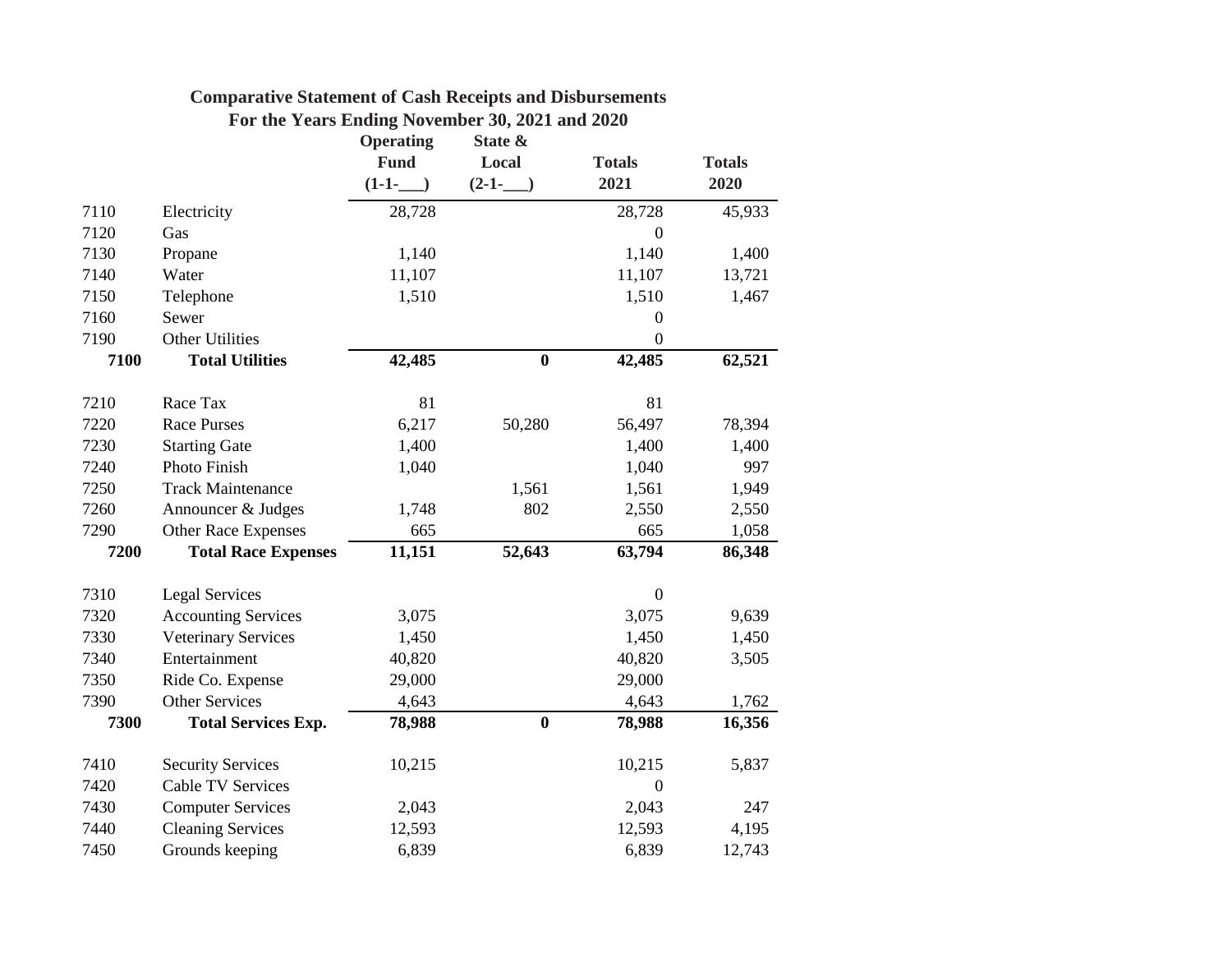|      |                            | <b>Operating</b> | State &          |                |               |
|------|----------------------------|------------------|------------------|----------------|---------------|
|      |                            | <b>Fund</b>      | Local            | <b>Totals</b>  | <b>Totals</b> |
|      |                            | $(1-1-$          | $(2-1-$          | 2021           | 2020          |
| 7460 | <b>Trash Hauling</b>       | 4,918            |                  | 4,918          | 3,154         |
| 7470 | Sound System               | 8,604            |                  | 8,604          | 1,038         |
| 7480 | Taxes to Govt.             |                  |                  | $\overline{0}$ |               |
| 7490 | <b>Other Services</b>      | 10,792           |                  | 10,792         | 17,001        |
| 7400 | <b>Total Property Exp.</b> | 56,004           | $\boldsymbol{0}$ | 56,004         | 44,215        |
|      |                            |                  |                  |                |               |
| 7510 | Legal Ads                  | 323              |                  | 323            | 68            |
| 7520 | Newspaper Ads              | 1,100            |                  | 1,100          |               |
| 7530 | Radio & TV Ads             | 2,948            |                  | 2,948          | 959           |
| 7540 | <b>Printing Fees</b>       | 540              |                  | 540            | 1,263         |
| 7550 | Microfilming Fees          |                  |                  | $\overline{0}$ |               |
| 7590 | Communication              |                  |                  | $\theta$       | 55            |
| 7500 | <b>Total Advertising</b>   | 4,910            | $\boldsymbol{0}$ | 4,910          | 2,345         |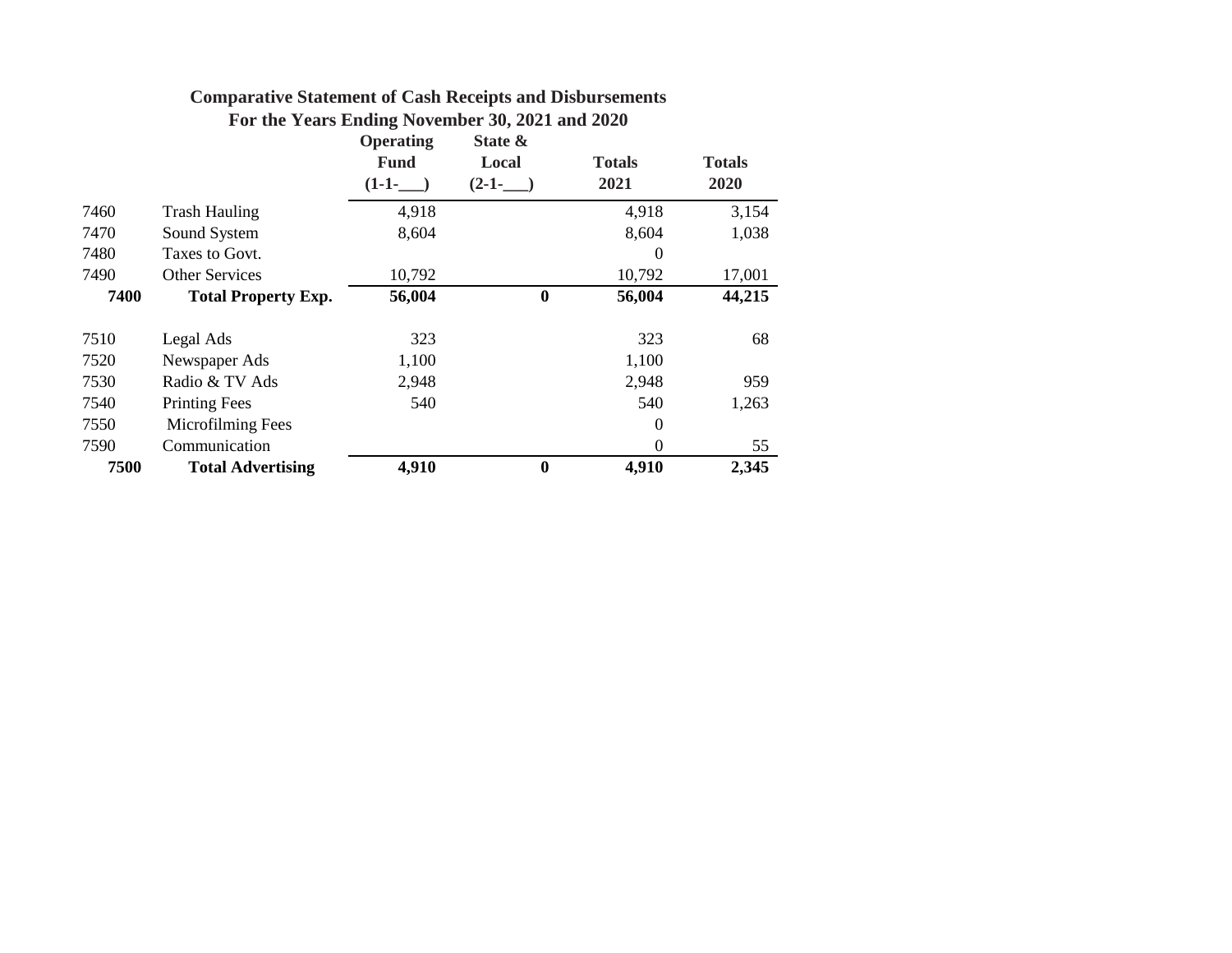|      |                             | <b>Operating</b> | State &          |                  |               |
|------|-----------------------------|------------------|------------------|------------------|---------------|
|      |                             | <b>Fund</b>      | Local            | <b>Totals</b>    | <b>Totals</b> |
|      |                             | $(1-1-$          | $(2-1-$          | 2021             | 2020          |
| 7610 | <b>Equipment Repair</b>     | 7,738            |                  | 7,738            | 5,061         |
| 7620 | <b>Motor Vehicle</b>        | 1,301            |                  | 1,301            |               |
| 7630 | <b>Building Repair</b>      | 13,973           |                  | 13,973           | 2,828         |
| 7690 | <b>Other Repairs</b>        | 477              |                  | 477              | 4,022         |
| 7600 | <b>Total Repairs</b>        | 23,490           | $\boldsymbol{0}$ | 23,490           | 11,911        |
| 7710 | Property                    |                  |                  | $\boldsymbol{0}$ |               |
| 7720 | Liability                   | 5,883            | 10,000           | 15,883           | 5,969         |
| 7730 | Motor Vehicle               |                  |                  | $\overline{0}$   |               |
| 7740 | <b>Fidelity Bonds</b>       | 203              |                  | 203              | 207           |
| 7790 | Other Insurance             |                  |                  | $\overline{0}$   |               |
| 7700 | <b>Total Insurance</b>      | 6,086            | 10,000           | 16,086           | 6,176         |
| 7810 | Software                    |                  |                  | $\boldsymbol{0}$ |               |
| 7820 | Land & Buildings            |                  |                  | $\overline{0}$   |               |
| 7830 | <b>Meeting Rooms</b>        |                  |                  | $\boldsymbol{0}$ |               |
| 7840 | <b>Storage Rooms</b>        |                  |                  | $\overline{0}$   |               |
| 7850 | <b>Motor Vehicles</b>       |                  |                  | $\boldsymbol{0}$ | 1,260         |
| 7860 | Exhibits & Displays         |                  |                  | $\overline{0}$   |               |
| 7870 | Equipment, Supplies         | 3,296            |                  | 3,296            | 891           |
| 7890 | Other Rent/Lease            |                  |                  | $\overline{0}$   |               |
| 7800 | <b>Total Rent/Lease</b>     | 3,296            | $\bf{0}$         | 3,296            | 2,151         |
| 7910 | Land                        |                  |                  | $\boldsymbol{0}$ |               |
| 7920 | <b>Buildings</b>            | 87,110           | 75,000           | 162,110          | 35,000        |
| 7930 | <b>Motor Vehicles</b>       |                  |                  | $\theta$         |               |
| 7940 | Equipment                   | 6,000            |                  | 6,000            | 813           |
| 7990 | Other Capital Exp.          | 1,138            |                  | 1,138            | 5,751         |
| 7900 | <b>Total Capital Outlay</b> | 94,248           | 75,000           | 169,248          | 41,564        |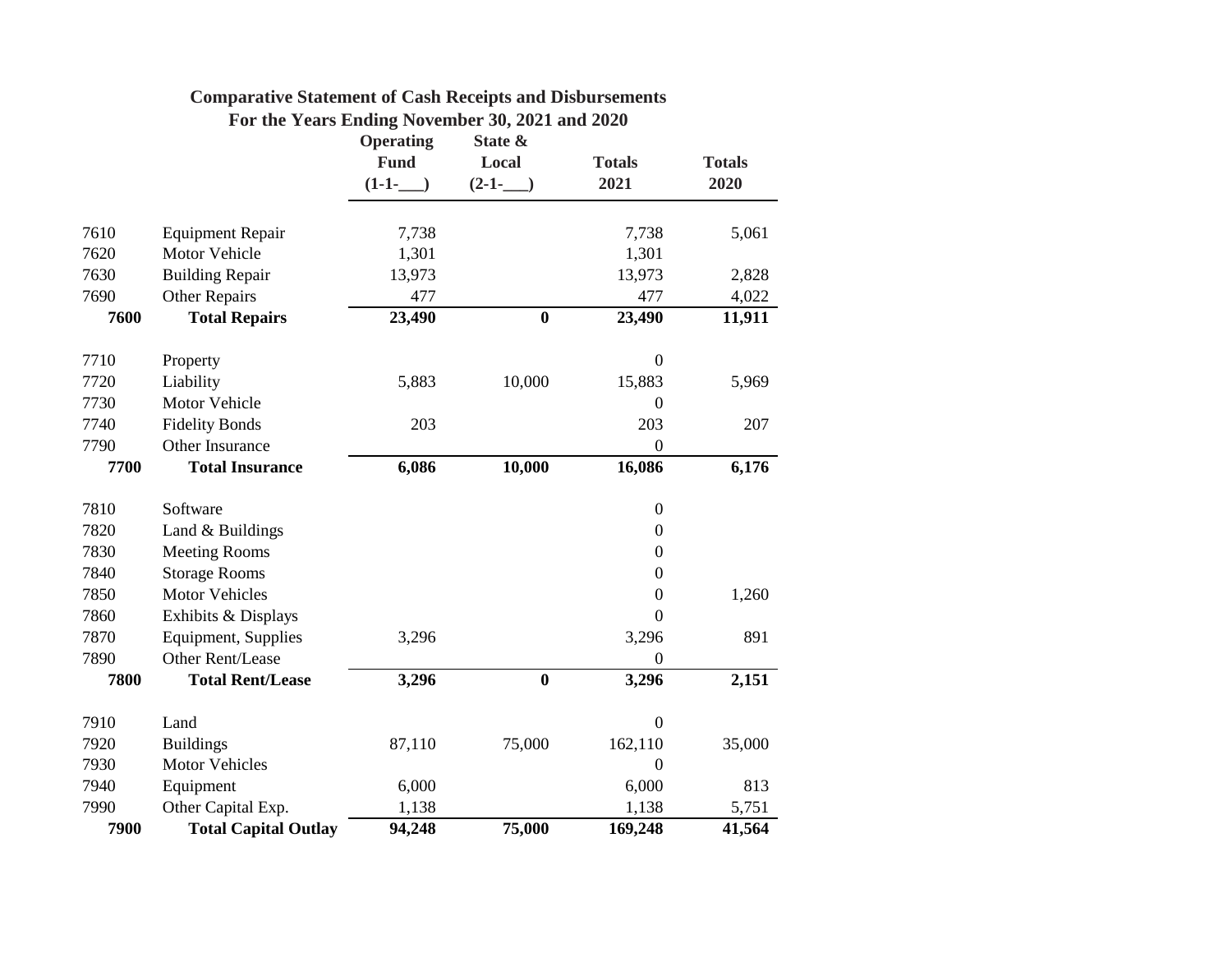|  |                                    |  | For the Years Ending November 30, 2021 and 2020 |
|--|------------------------------------|--|-------------------------------------------------|
|  | $\sim$ $\sim$ $\sim$ $\sim$ $\sim$ |  |                                                 |

|      |                             | <b>Operating</b><br><b>Fund</b><br>$(1-1-$ | State &<br>Local<br>$(2-1-$ | <b>Totals</b><br>2021 | <b>Totals</b><br>2020 |
|------|-----------------------------|--------------------------------------------|-----------------------------|-----------------------|-----------------------|
| 8010 | Principal/Notes             |                                            |                             | 0                     |                       |
| 8020 | Principal/Loans             |                                            |                             | $\theta$              |                       |
| 8030 | <b>Mortgage Payments</b>    |                                            |                             | $\boldsymbol{0}$      | 83,075                |
| 8040 | <b>Interest Payments</b>    |                                            |                             | $\boldsymbol{0}$      | 1,681                 |
| 8050 | Trustee/Fiscal Agent        |                                            |                             | 0                     |                       |
| 8090 | <b>Other Financing Fees</b> | 1,237                                      |                             | 1,237                 | 1,579                 |
| 8000 | <b>Total Debt Service</b>   | 1,237                                      | $\boldsymbol{0}$            | 1,237                 | 86,335                |
| 9110 | Sr Judges Expenses          |                                            |                             | 0                     |                       |
| 9120 | Prem, Ribbon, Trophy        |                                            |                             | 0                     |                       |
| 9190 | Other Sr Expenses           |                                            |                             | $\boldsymbol{0}$      |                       |
| 9100 | <b>Senior Fair Expenses</b> | $\bf{0}$                                   | $\boldsymbol{0}$            | $\boldsymbol{0}$      | $\boldsymbol{0}$      |